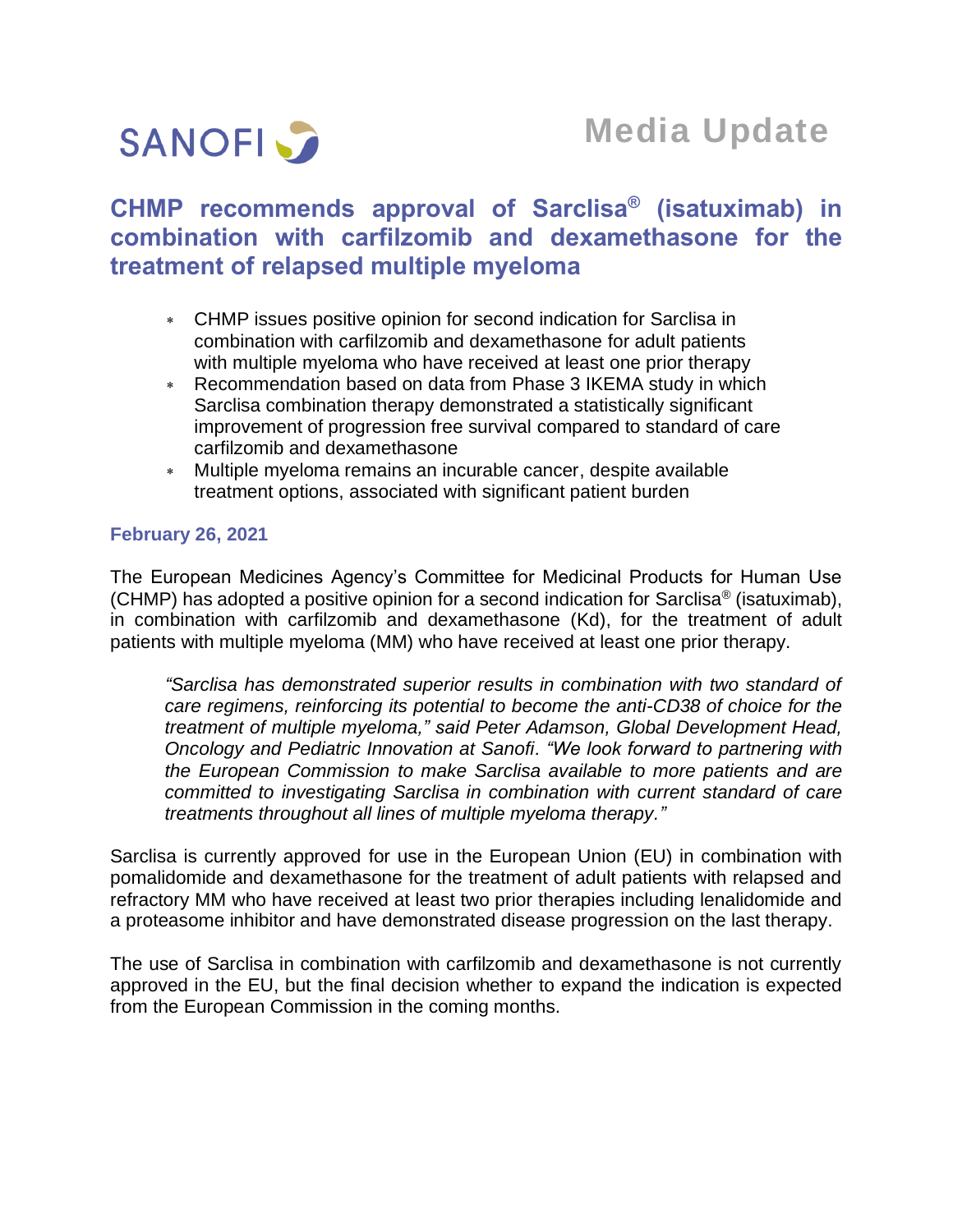## **Sarclisa Phase 3 study results in patients with MM**

The CHMP positive opinion is based on data from the Phase 3 IKEMA study, a randomized, multi-center, open label clinical trial that enrolled 302 patients with relapsed multiple myeloma across 69 centers spanning 16 countries. The primary endpoint of IKEMA was progression free survival (PFS). While median PFS, defined as time to disease progression or death, for Kd was 19.15 months, the median PFS for patients receiving Sarclisa added to carfilzomib and dexamethasone (Sarclisa combination therapy; n=179) had not been reached at the time of the pre-planned interim analysis. Sarclisa combination therapy reduced the risk of disease progression or death by 47% (hazard ratio  $0.531$ ,  $99\%$  CI  $0.318$ - $0.889$ ,  $p=0.0007$ ) versus standard of care Kd alone in patients with MM.

Secondary endpoints of the IKEMA trial assessed the depth of response for Sarclisa combination therapy compared to Kd, including overall response rate (ORR), complete response (CR), very good partial response (VGPR) and minimal residual disease (MRD) negative response. There was no statistically significant difference in ORR, which remained similar for each arm at 86.6% for the Sarclisa combination therapy versus 82.9% for Kd (p=0.1930). The rate of CR was 39.7% in the Sarclisa combination therapy arm and 27.6% in the Kd arm. The rate of VGPR was 72.6% for patients receiving Sarclisa combination therapy and 56.1% for patients receiving Kd. MRD-negative complete response was observed in 29.6% of patients in the Sarclisa combination therapy arm versus 13% of patients in the Kd arm, indicating that nearly 30% of patients treated with Sarclisa combination therapy achieved undetectable levels of MM at 10<sup>-5</sup> sensitivity as measured by next generation sequencing (NGS). At the time of the interim analysis, overall survival (OS) data were still immature.

The most frequent adverse reactions (≥20%) were infusion reactions (45.8%), hypertension (36.7%), diarrhea (36.2%), upper respiratory tract infection (36.2%), pneumonia (28.8%), fatigue (28.2%), dyspnea (27.7%), insomnia (23.7%), bronchitis (22.6%), and back pain (22.0%). Serious adverse reactions occurred in 59.3% of patients receiving Sarclisa combination therapy and versus 57.4% in patients receiving Kd. The most frequent serious adverse reaction was pneumonia (21.5%). Permanent discontinuation of treatment because of adverse reactions was reported in 8.5% of patients treated with Sarclisa combination therapy and in 13.9% of patients treated with Kd. Fatal adverse events were reported in 3.4% of patients treated with Sarclisa combination therapy and in 1.6% of patients treated with Kd.

#### **Multiple Myeloma: An incurable cancer, despite available treatments**

Multiple myeloma is the second most common hematologic malignancy<sup>1</sup>, with more than 130,000 new diagnoses of multiple myeloma worldwide yearly.<sup>2</sup> In Europe, approximately 39,000 patients are diagnosed with multiple myeloma each year.<sup>3</sup> Despite available treatments, multiple myeloma remains an incurable malignancy, and is associated with significant patient burden. Since multiple myeloma does not have a cure, most patients will relapse. Relapsed multiple myeloma is the term for when the cancer returns after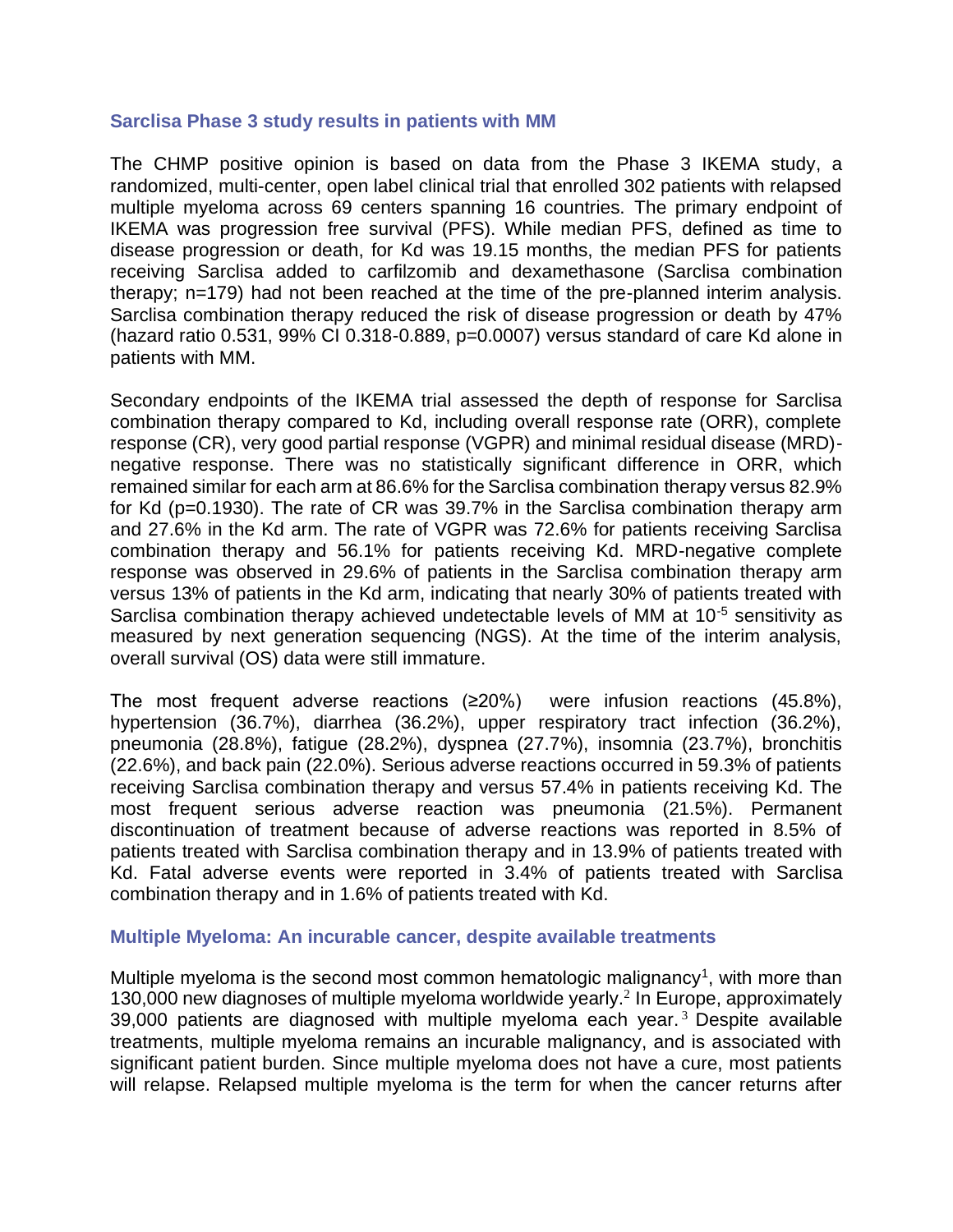treatment or a period of remission. Refractory multiple myeloma refers to when the cancer does not respond or no longer responds to therapy.

### **About Sarclisa**

Sarclisa is a monoclonal antibody that binds to a specific epitope on the CD38 receptor on MM cells. It is designed to work through multiple mechanisms of action including programmed tumor cell death (apoptosis) and immunomodulatory activity. CD38 is highly and uniformly expressed on the surface of MM cells, making it a potential target for antibody-based therapeutics such as Sarclisa.

Sarclisa is approved in the EU, U.S., Switzerland, Canada, Australia, Japan, Russia, the UAE, South Korea and Taiwan in combination with pom-dex for the treatment of certain adults with relapsed refractory MM. In the U.S., the generic name for Sarclisa is isatuximab-irfc, with irfc as the suffix designated in accordance with Nonproprietary Naming of Biological Products Guidance for Industry issued by the U.S. Food and Drug Administration.

Sarclisa continues to be evaluated in multiple ongoing Phase 3 clinical trials in combination with current standard treatments across the MM treatment continuum. It is also under investigation for the treatment of other hematologic malignancies and solid tumors. The safety and efficacy of these additional uses have not been reviewed by any regulatory authority worldwide.

For more information on Sarclisa clinical trials please visit [www.clinicaltrials.gov.](http://www.clinicaltrials.gov/)

#### **About Sanofi**

Sanofi is dedicated to supporting people through their health challenges. We are a global biopharmaceutical company focused on human health. We prevent illness with vaccines, provide innovative treatments to fight pain and ease suffering. We stand by the few who suffer from rare diseases and the millions with long-term chronic conditions.

With more than 100,000 people in 100 countries, Sanofi is transforming scientific innovation into healthcare solutions around the globe.

Sanofi, Empowering Life

**Media Relations Contacts** Sally Bain Tel.: +1 (781) 264-1091 [Sally.Bain@sanofi.com](mailto:Sally.Bain@sanofi.com)

**Investor Relations - Paris** Eva Schaefer-Jansen Arnaud Delepine Yvonne Naughton

**Investor Relations – North America** Felix Lauscher Fara Berkowitz Suzanne Greco